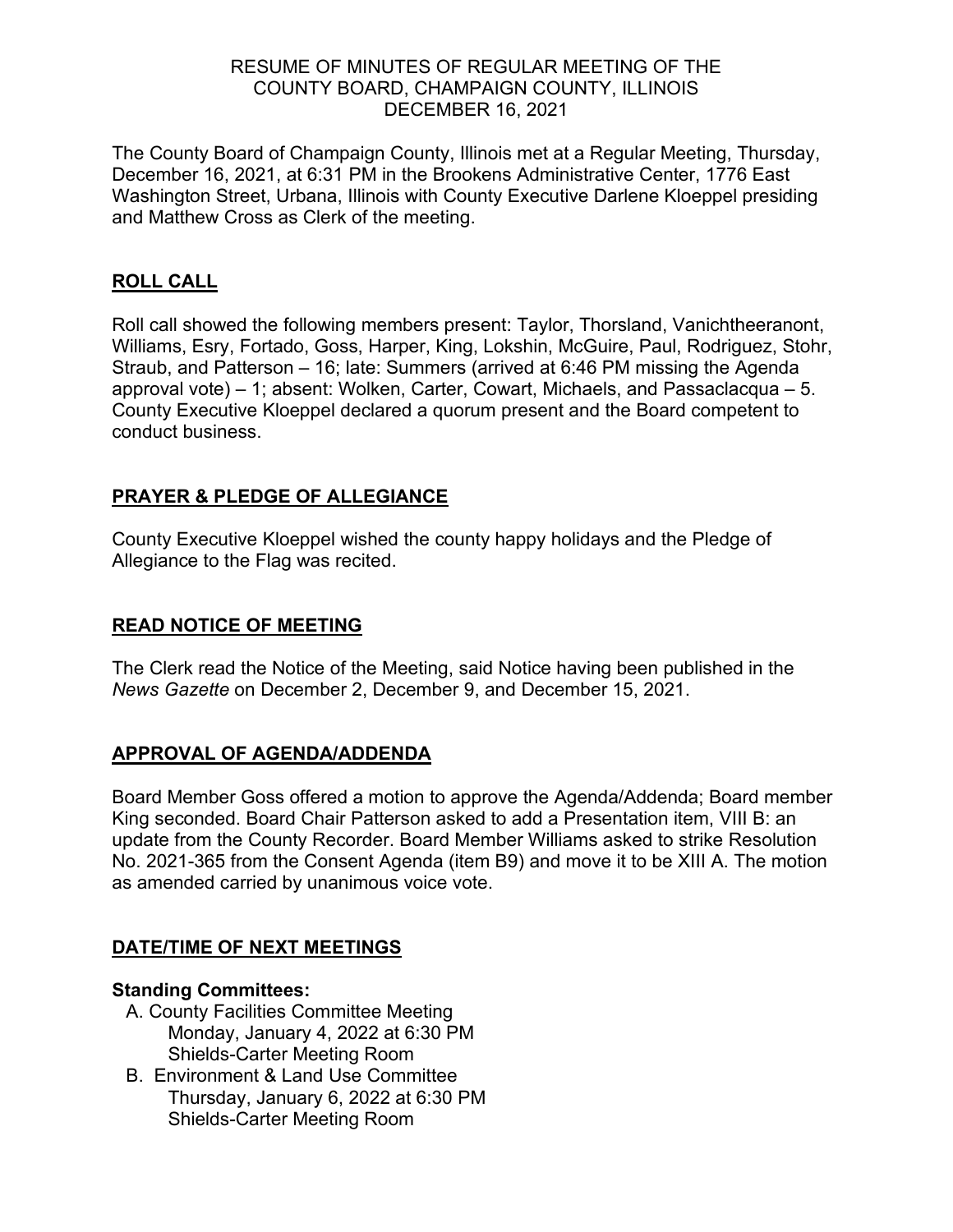C. Highway and Transportation Committee Meeting Friday, January 7, 2022 at 9 AM 1605 E Main Street, Urbana

#### **Committee of the Whole:**

A. Justice & Social Services; Policy, Personnel, & Appointments; Finance Tuesday, January 11, 2021 at 6:30 PM Shields-Carter Meeting Room

## **County Board:**

A. Regular Meeting Thursday, January 20, 2022 at 6:30 PM Shields-Carter Meeting Room

## **PUBLIC PARTICIPATION**

Vincent Hock, Condit Township Supervisor, responded to Board Member Williams' recent discussion in the *News-Gazette* of consolidating rural political townships; he defended the work of the political townships especially the township road commissioners.

Pastor Steve Stanley of unincorporated Urbana spoke about the lack of police/sheriff presence in the Liberty Commons community, particularly the enforcement of traffic laws on and around Columbia Blvd.

## **PRESENATATIONS**

Mimi Hutchinson (Regional Planning Commission Human Service Transportation Planning Coordinator) gave a presentation of the Annual Service Report of the Champaign County Area Rural Public Transportation System (C-CARTS); she was joined by Rita Morocoima-Black (Regional Planning Commission Planning and Development Director) and Evan Alvarez (Champaign Urbana Mass Transit District Special Services Manager) to answer board questions. Board Member Stohr asked about the budget surplus; Mimi Hutchinson explained that C-CARTS received significant funding from the federal Coronavirus Aid, Relief, and Economic Security (CARES) Act, which was spent first, creating a budget surplus for the year and Rita Morocoima-Black added that the CARES Act funding was to be utilized first per an Illinois Department of Transportation directive. Rita Morocoima-Black also explained that a surplus is typically retained for the purposes of fund matching contracts. Board Member Stohr asked about 48-hour notice required for door-to-door on-demand service; Evan Alvarez responded that with less than 48-hours notice C-CART will try to accommodate passengers into the schedule but cannot guarantee as such. Board Member Lokshin asked what conditions may lead to a denial of service; Evan Alvarez stated it is largely the result of a driver shortage. Board Member Paul asked about expanding service; Evan Alvarez explained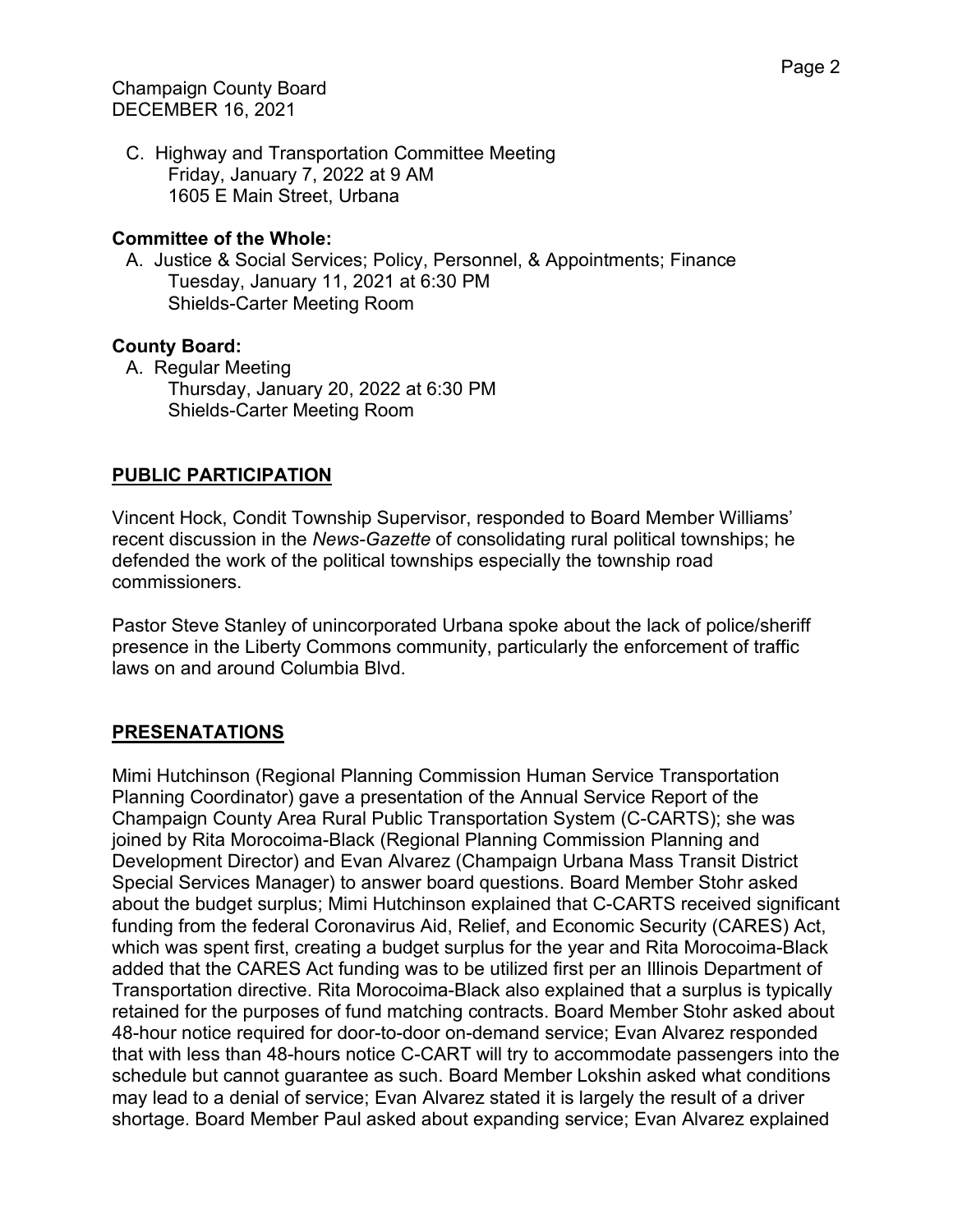Champaign County Board DECEMBER 16, 2021

C-CARTS has explored contracts with major employers in Rantoul to increase ridership. County Executive Kloeppel noted the C-CARTS report was received and placed on file.

County Recorder Ingram gave an outgoing report on the Recorder's Office. Recorder Ingram noted major accomplishments, both in the official functions of the office and in the efforts to provide free masks and coats to community members in need. He also praised the work of Clerk Ammons and Chief Deputy Clerk Patton to ease the transition to the Clerk and Recorder's Office. He thanked all the employees of the Recorder's Office.

# **CONSENT AGENDA**

Board Member Esry offered a motion to approve the Consent Agenda, comprising 13 resolutions (Nos. 2021-354, 2021-355, 2021-356, 2021-357, 2021-358, 2021-359, 2021-360, 2021-361, 2021-362, 2021-363, 2021-364, 2021-366, and 2021-367) and one ordinance (Nos. 2021-14); Board Member Lokshin seconded. Motion carried by unanimous roll-call vote.

> Yeas: Taylor, Thorsland, Vanichtheeranont, Williams, Esry, Fortado, Goss, Harper, King, Lokshin, McGuire, Paul, Rodriguez, Stohr, Straub, Summers, and Patterson – 17 Nays: None

## **COMMUNICATIONS**

Board Member Straub wished Board Chair Patterson a happy birthday and thanked both board members and the community for mask wearing.

Board Member McGuire wished happy birthdays to Board Chair Patterson and Board Member Harper.

Board Member Williams thanked Condit Township Supervisor Vincent Hock for speaking during the Public Participation. He lauded the work of township government but stated his belief that the county contains too many distinct township governments. He then noted the Condit Township annual report is delinquent.

## **APPROVAL OF MINUTES**

Board Member Thorsland offered an omnibus motion to approve the minutes of the Regular Meeting of the County Board of November 18, 2021 and of the Special Meeting of the County Board of December 8, 2021; Board Member Taylor seconded. Board Member Stohr noted minor corrections to the minutes of November 18, 2021, already noted and approved by the clerk. Motion carried by unanimous voice vote pending corrections.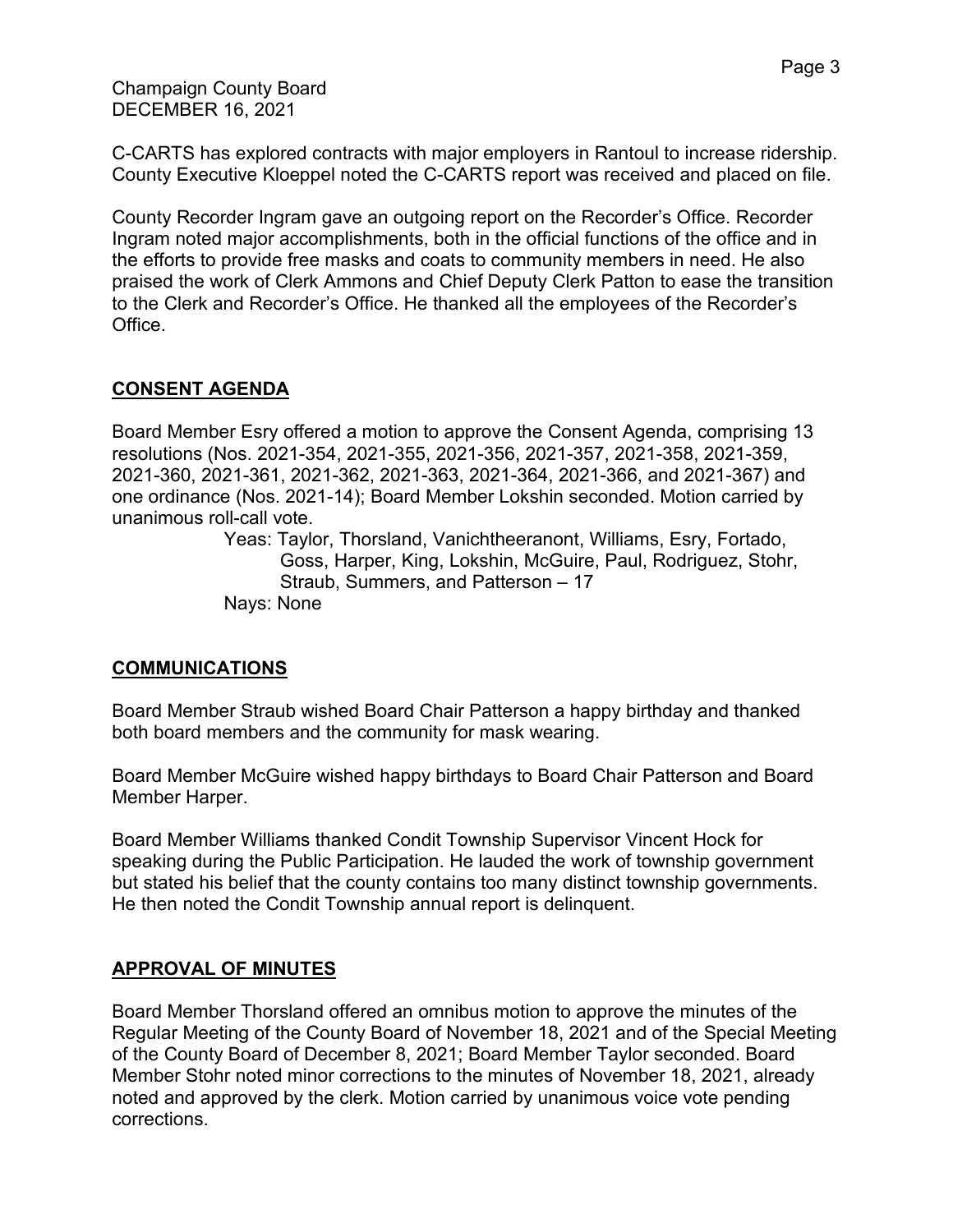#### **STANDING COMMITTEES**

County Executive Kloeppel noted the Environment and Land Use Committee Summary of Action Taken December 9, 2021 Meeting was received and placed on file.

## **AREAS OF RESPONSIBILITY**

County Executive Kloeppel noted the Committee of the Whole (Justice and Social Services; Finance; Policy, Personnel, and Appointments) Summary of Action Taken December 8, 2021 Meeting was received and placed on file.

Board member McGuire offered a motion to adopt Resolution No. 2021-365 renewing the State's Attorney's Appellate Prosecutor Program for FY22; Board Chair Patterson seconded. Motion carried by voice vote with one descent.

#### **NEW BUSINESS**

Board Member Goss offered a motion to adopt Resolution No. 2021-368 honoring retiring County employees; Board Member Stohr seconded. Board Member Stohr read the names and years of service of the retiring employees. Motion carried by unanimous voice vote.

Board Member King offered a motion to adopt Resolution No. 2021-369 honoring County employees for milestone years of service; Board Chair Patterson seconded. Board Member Stohr read the name of employees having reached milestones of 5, 10, 15, 20, 25, 35, and 40 years. Motion carried by unanimous voice vote.

Board member Summers offered an omnibus motion to adopt Resolutions No. 2021- 370 awarding contracts for aggregate materials for the 2022 maintenance of various road districts in Champaign County, No. 2021-371 awarding of contracts for bridge rehabilitation section #19-00075-00-BR, and No. 2021-272 awarding of contracts for road construction section #20-00455-00-RS; Board Member Harper seconded. Motion carried by unanimous voice vote.

Board Member Fortado offered an omnibus motion to adopt Resolutions No. 2021-373 authorizing payments of claims and No. 2021-374 authorizing purchases not following purchasing policy; Board Member Straub seconded. Motion carried by voice vote with one descent.

Board Chair Patterson offered a motion to adopt Resolution No. 2021-375 appointing Andy Graham to the Public Aid Appeals Committee; Board Member McGuire seconded. Motion carried by voice vote with one descent.